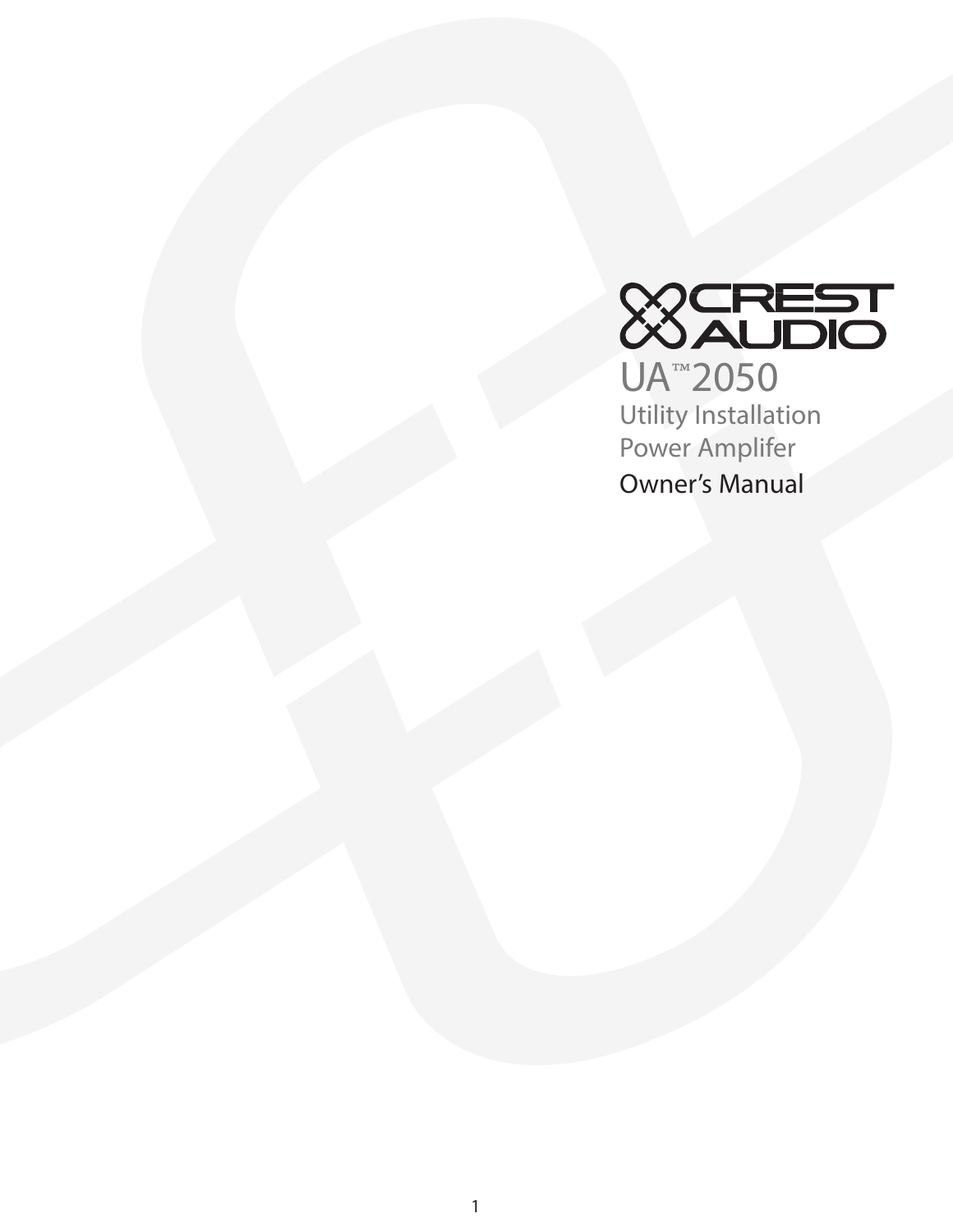# ENGLISH

# **UA™ 2050 Installation Power Amplifier**

The UA 2050 is a high quality utility amplifier ideally suited for varying installation requirements. It produces 50 watts into the 4 Ohm direct output, the 70V output or the 100V output. Level controls are provided for mic/line and AUX. The AUX input is accessible via screw terminals or RCA jacks. Bass and treble controls are functional on the total system (mic/line/AUX). When a signal is present at the mix/line input, the AUX input is muted. This feature can be internally defeated when required. (see appendix for details)

The unit is packaged for shelf or wall mounting convenience. The user-friendly control layout, coupled with state-of-the-art circuit design, ensures reliable long-term operation and smooth trouble-free installation.

This manual was written to provide as much information as possible for your new Crest Audio Professional Series Installation Power Amplifier. It is our sincere desire that you enjoy your purchase. We feel that the best way to fully enjoy any purchase is to have an in-depth understanding of the product's features, functionality, and performance characteristics. We hope that this manual, along with the manuals of our other products, will provide this. If you require additional information that this manual does not provide, please let us know. We are continuously looking for better ways to provide information about our products, and your input is always appreciated. If you require additional information not provided in this manual, please let us know or check out our website at:

Web site: http://peaveycommercialaudio.com/products.cfm/cr/:

Email: techserve@crestaudio.com

# **UA™ 2050 Features:**

- 50 Watt output power
- 4 Ohm, 70V and 100V outputs
- Balanced Mic/Line input with Input gain selector switch and screw terminal connections
- Auxiliary line input with dual RCA jacks and screw terminal connections
- Priority mute system mutes input 2 when Input 1 signal is present. (Internally defeatable)
- Bass and treble controls on rear panel
- Shelf or Wall mount installation

# **WALL OR SHELF MOUNTING:**

The UA 2050 can be mounted on a vertical or horizontal surface using the brackets formed on the bottom panel. For mounting on a wooden or paneled surface, use No. 6 x 1/2" or larger wood screws. For mounting onto a masonry or drywall type surface, use fasteners that are designed for this purpose.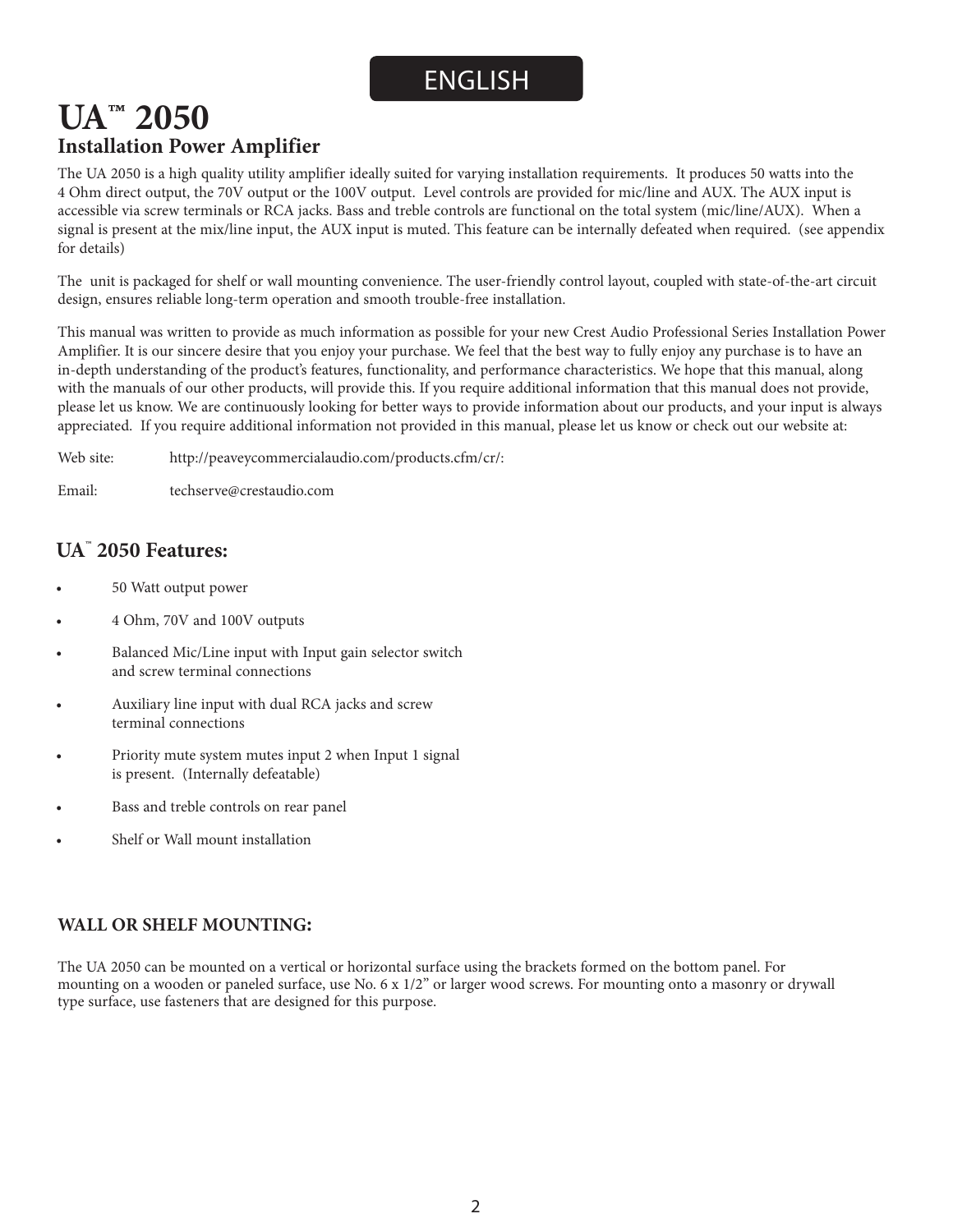Front Panel



# **(1) Input 1 MIC/LINE Level Control**

Controls the signal level at the mic/line input. (See mic/line switch.)

# **(2) Input 2 AUX Level Control**

Controls the signal level at the AUX inputs

## **(3) Power Switch**

Power On/Off switch.

# **(4) POWER LED**

Green LED illuminates when power is being supplied to the unit.



#### **(5) IEC Inlet connector**

This receptacle is for the IEC line cord (included) that provides AC power to the unit.

# **(6) Line Voltage Selector Switch**

The line voltage select should be checked and set to match the mains voltage before connecting and operating this unit. The UA 2050 can be operated at 100V-120 VAC or 220-240 VAC 50/60 Hz.

# **(7) HIGH EQ Control (TREBLE)**

Active equalization control that adjusts the high frequency response. Clockwise rotation boosts highs while counterclock-wise rotation provides a cut (reduction) of the high frequencies(±10 dB).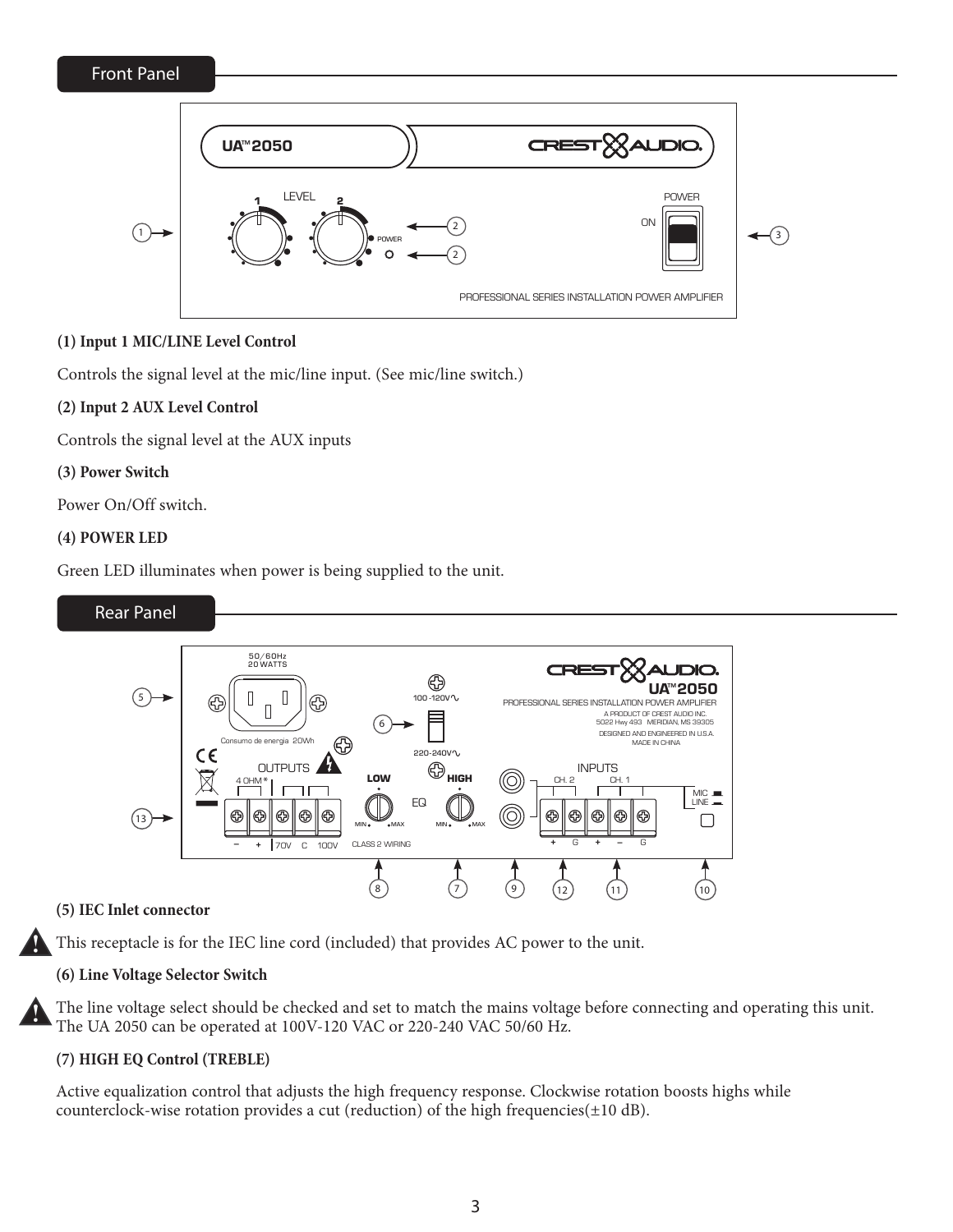## **(8) LOW EQ Control (BASS)**

Active equalization control that adjusts the low frequency response. Clockwise rotation boosts lows while counterclockwise rotation provides a cut (reduction) of the low frequencies  $(\pm 10dB)$ .

### **(9) RCA AUX IN**

Accepts signals from other sources, such as another mixer or background music source. Signal level at this input is controlled by the AUX level control and is fed to the Master output.

### **(10) Input 1MIC/LINE Switch**

Sets the gain of Input 1 for mic or line level sources.

# **(11) Input 1**

Low Z mic/line level balanced input is provided via screw terminals.

## **(12) Input 2**

Screw terminal AUX inputs are summed with the AUX RCA jacks (9).

#### **(13) Outputs**

A direct output, as well as several transformer outputs, are provided to allow the proper interface between the amplifier and the speaker system. The direct output allows direct connection to a 4 ohm speaker system. Connect the speaker (or speakers) from the 4 Ohm "+" terminal to the 4 Ohm "-" terminal. The direct output is a bridged output and should not be grounded. 70V and 100 V outputs are also provided for "constant voltage" speaker distribution systems. The 70 V and 100 V output connection is between the COM terminal and the 70 V or 100 V terminal.



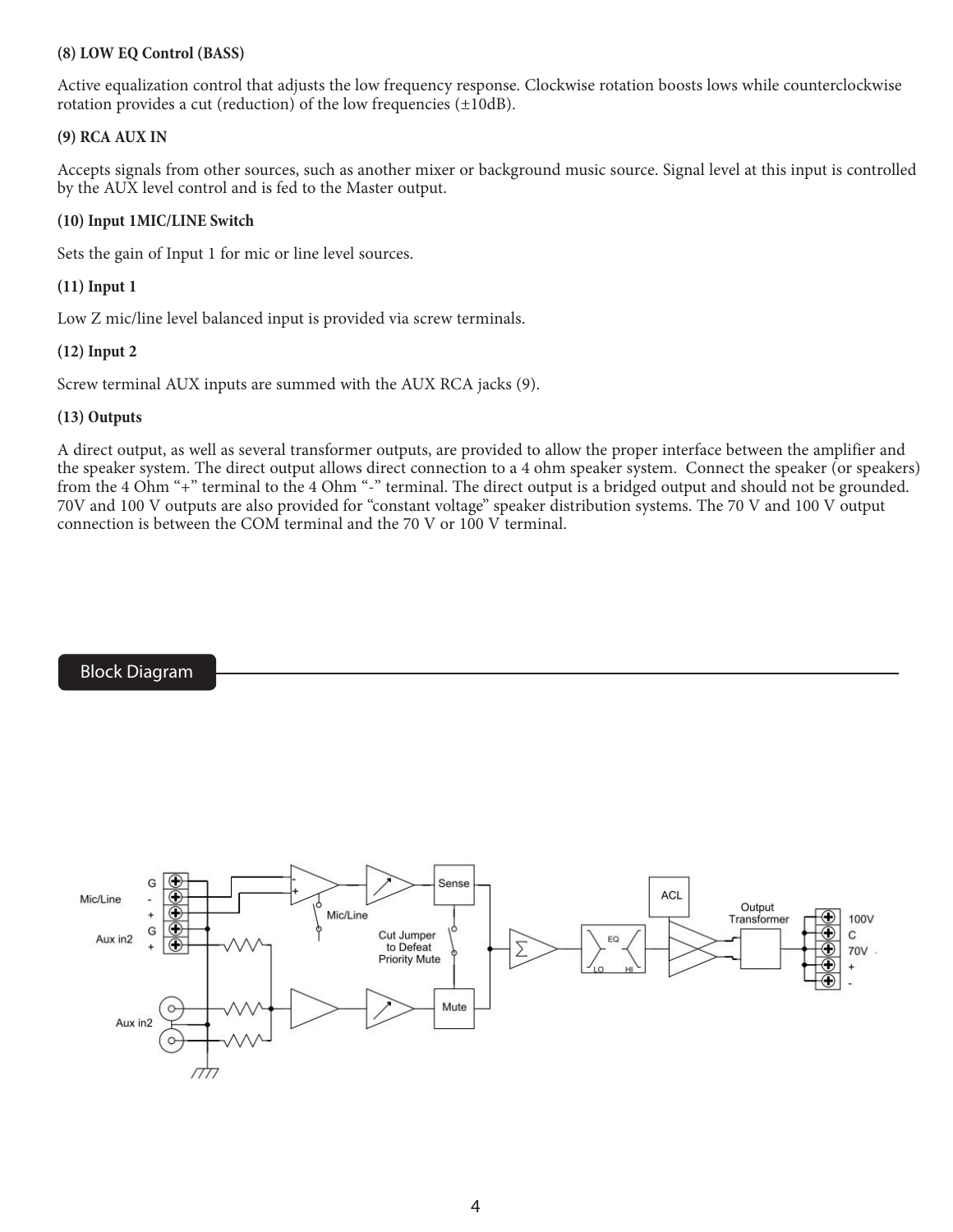# Specifications

#### **Technical support**

Web site: http://peaveycommercialaudio.com/products.cfm/cr/:

Email: techserve@crestaudio.com

*Rated Output Power*: 50 Watts RMS

#### *Frequency Response:*

55 Hz - 20 kHz +1 -3 dB

#### *THD:*

Power Amplifier: 0.45% (1 kHz 1/8 power)

#### *Signal /Noise:*

86 dB, all controls nominal (22 kHz BW)

#### *Tone Controls:*

Bass  $+/- 10$  dB  $100$  Hz

Treble +/- 10 dB 10 Hz

#### *Input 1:*

Balanced Mic/Line input:

Sensitivity Mic: -50 dBu (2.5 mV)

Sensitivity Line: -18dBu (100 mV)

Frequency response: 55 Hz - 20kHz +1 -3 dB

Connection: Screw terminals

#### *Input 2:*

Unbalanced Line level:

Sensitivity: -18 dBu (100 mV)

Frequency response: 55 Hz - 20kHz +1 -3 dB

Connections: Dual RCA summed mono or Screw terminals

## *Outputs:*

4 Ohm output: Bridged direct output. Connect to "+" and "-" terminals

70V output: Connect to "C" and 70V

100V output: Connect to "C" and 100V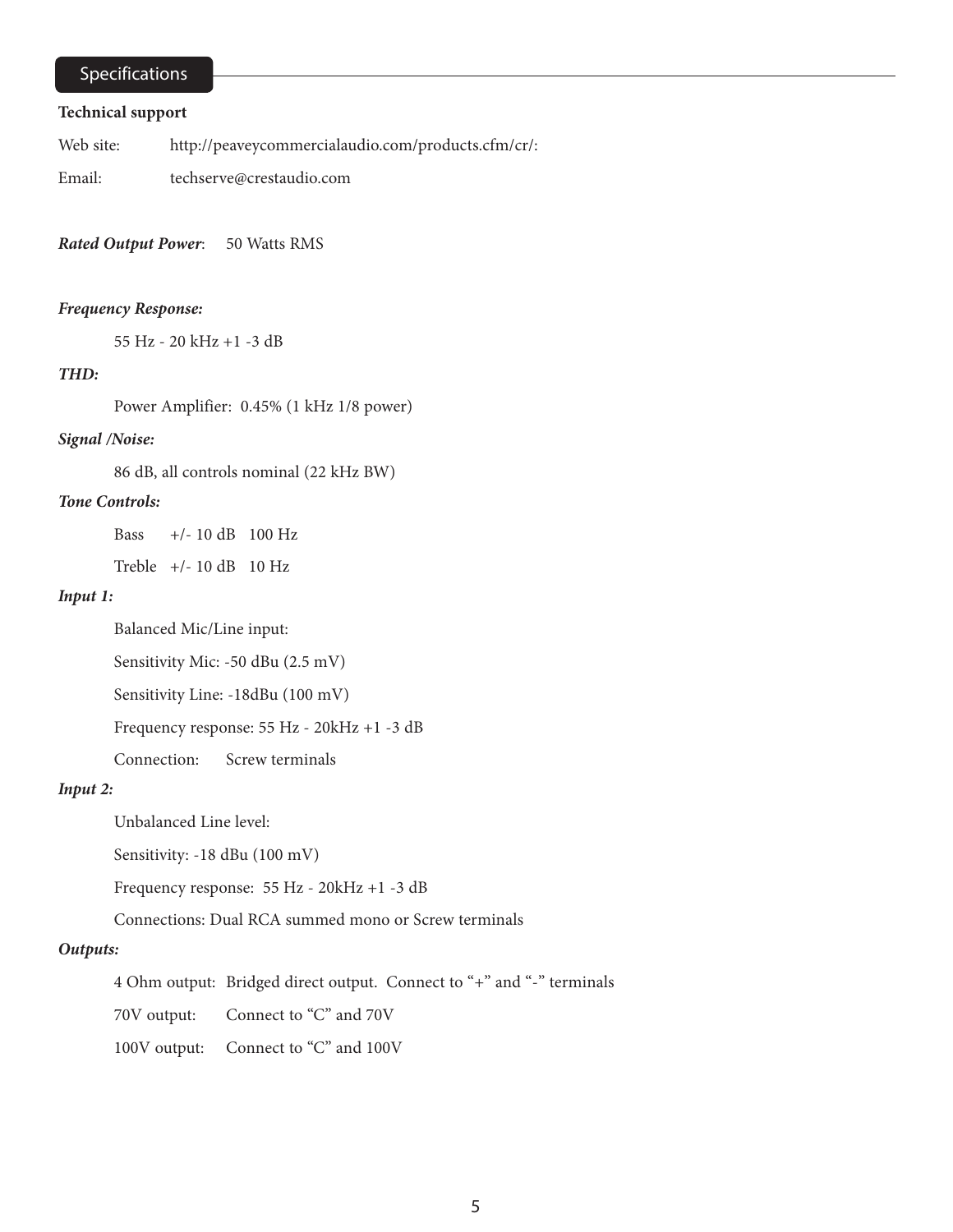#### *Front Panel Controls and indicators:*

Input 1 Level control

Input 2 Level control

Power Switch

Power ON LED

#### *Rear Panel Controls:*

Mic/Line level gain switch for Input 1 Press for line input

Bass control

Treble control

Line voltage Selector switch: Set switch to correct mains voltage before connecting to the power line.

#### *Dimensions:*

3.5" H x 8.75" W x 13.5" D (89 mm H x 222 mm W x 343 mm D)

#### *Weight:*

7.8 lbs (3.54 kgs)

#### **Architectural and Engineering Specifications**

The mixer amplifier shall have one switchable microphone/line channel and one dedicated auxiliary channel. The mic/page input will be electronically balanced and will have the capability to automatically mute the AUX input. The master section shall include two EQ controls providing 10 dB of boost or cut at 100 Hz and 10 kHz. The unit shall be packaged in a rugged metal chassis 3.5" (89 mm) tall by 8.75" (222 mm) wide by 13.5" (343 mm) deep. Half-inch (13 mm) mounting flanges shall be provided on each side. The unit shall operate from 100-120 volts AC, 50/60 Hz or 220-240 volts AC 50/60 Hz. The internal amplifier shall be capable of delivering 50 watts RMS into 4 ohms as well as providing 70 volt and 100 volt line outputs. The unit shall be capable of delivering rated power from 50 Hz to 20 kHz +0, -2 dB into 4 ohms at its 4 ohms output at less than 0.5% distortion with system hum and noise at least 85 dB below rated power (Aux Input). The unit shall be a Crest Audio Professional Installation Series power amplifier model UA 2050.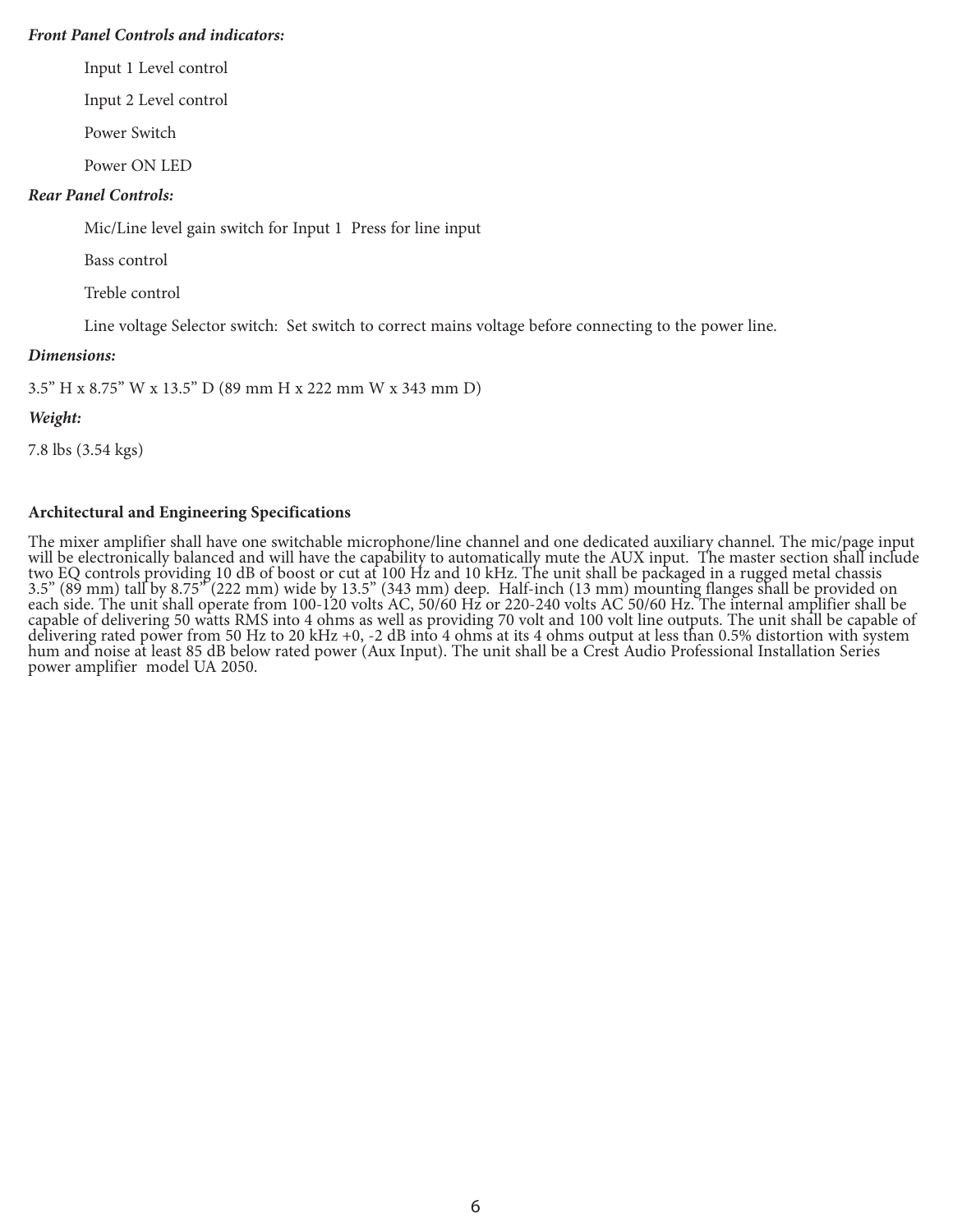# **DEFEATING THE PRIORITY MUTE IN THE UA2050**

The UA2050 has a priority mute feature that automatically turns off Input 2 if there is a signal on Input 1. This is provided so that paging or emergency announcements can override background music (or other source) connected to Input 2. If this feature is not desired, it can be defeated by cutting an internal jumper on the main PCB.

Disconnect from mains before proceeding!

Remove the cover and locate the jumper. It is clearly labeled and resides behind the high frequency EQ control (see below). Observe caution when cutting so that no other components are damaged. Replace the cover. With this modification both channels will function without priority muting.





- 1. This procedure should be conducted by a skilled individual, extra precautions should be taken.
- 2. "Dangerous voltage" within the product may be of sufficient magnitude and constitute a risk of electric shock.
- 3. To prevent electric shock or fire hazard, please pull out the power plug and turn off the power before opening the cover.